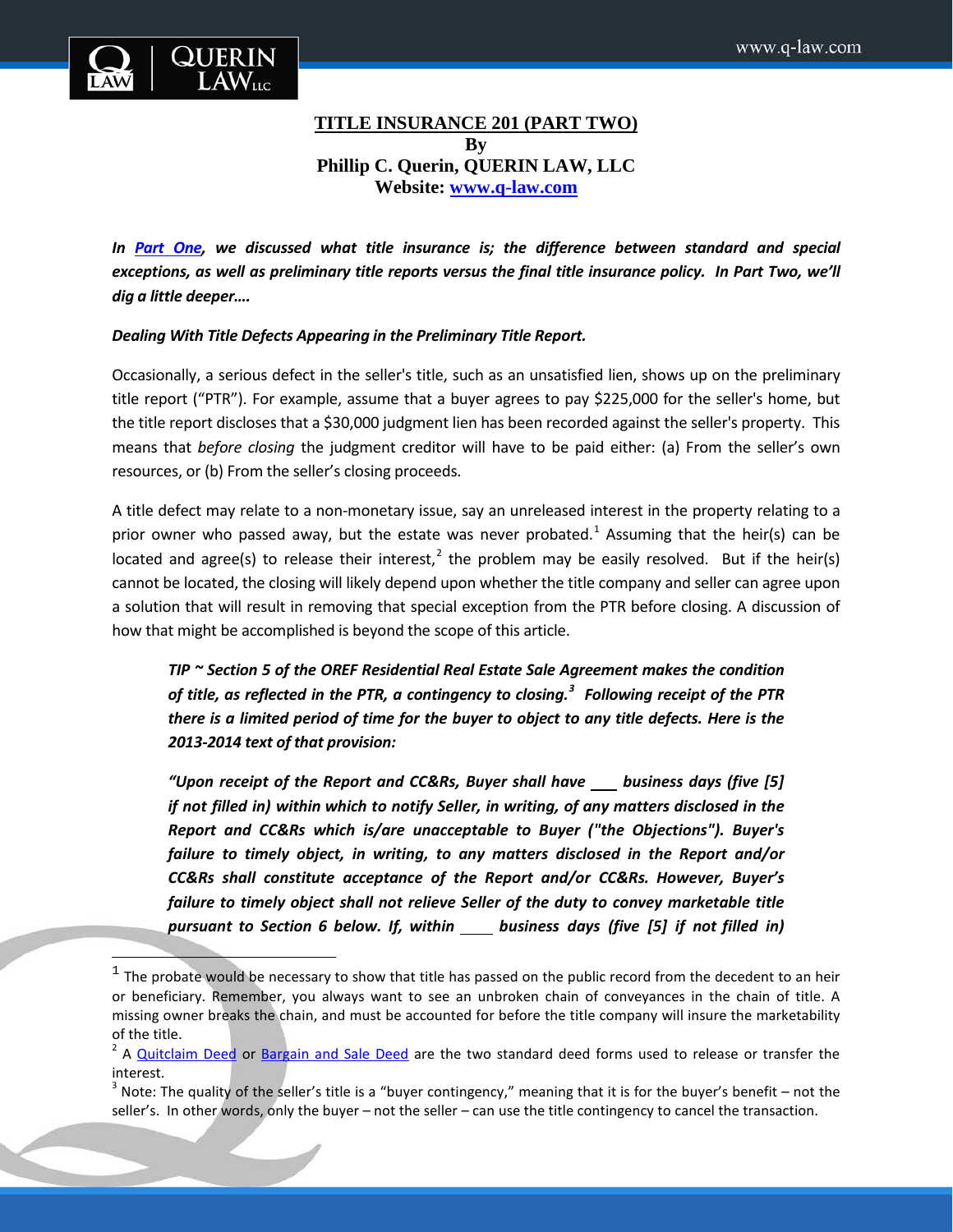

*following receipt of the Objections, if any, Seller fails to remove or correct the matters identified in the Objections, or does not give written assurances reasonably satisfactory to Buyer that they will be removed or corrected, all earnest money shall be promptly refunded to Buyer and this transaction shall be terminated."* 

For this reason, buyer brokers and their clients should promptly review the PTR. If exceptions appear on the PTR they do not understand, the first call made should be to the title officer whose name appears on the report. Questions to ask are:

- What does the exception mean?
- Will it be need to be removed before closing?
- If so, what needs to do be done to remove the exception?
- Will this delay closing?
- Should the buyer secure independent review by his or her own attorney?

*Remember: Silence is consent.* Accordingly, time is of the essence. The failure to object could result in the buyer inadvertently accepting the exception, simply by doing nothing. Lastly, if the buyer timely objects and the matter cannot be resolved according to the terms of Section 5, the transaction terminates and the earnest money deposit is to be returned to the buyer.

### *Types of Title Insurance Policies.*

There are three major types of policies issued by title insurance companies. The primary difference between them depends upon the nature of the transaction involved.

**1. Owner's Policy.** As the name implies, an "owner's" policy is solely for owners – or more specifically, buyers who become owners upon closing of the purchase transaction. The policy insures the new owner that he or she is fully vested in marketable title, subject only to the standard printed exceptions, and those special exceptions that the parties have agreed will remain following closing. In Oregon, sellers customarily pay for their buyer's owner's policy, and this is what the OREF Residential Sale Agreement provides. If the parties intend a different result, the seller and buyer will have to so state in the Sale Agreement.

**2. Lender's Policy.** A lender's policy provides insurance to the individual or institution who has lent money to a buyer. It is typically paid for by the borrower-buyer as a condition to the lender making the loan. A lender's policy provides the same type of coverage as the owner's policy, *plus* the following additional coverage:

- **Unrecorded Construction Liens –** As noted in Part One, if a transaction closed sometime during the 75-day period within which a construction lien can be recorded, there is a chance that it might be recorded *after* closing, thus encumbering the new owner's title. Under the owner's standard title insurance exception, that risk would not be covered; but under the lender's policy, it is covered.
- **Accuracy of Legal Description in the Conveyancing Deed –** Also, as noted in Part One, one of the standard title *exceptions* for owners is matters that would be disclosed in an accurate survey. In other words, the owner's policy will *not* insure the homebuyer if there is an encroachment, say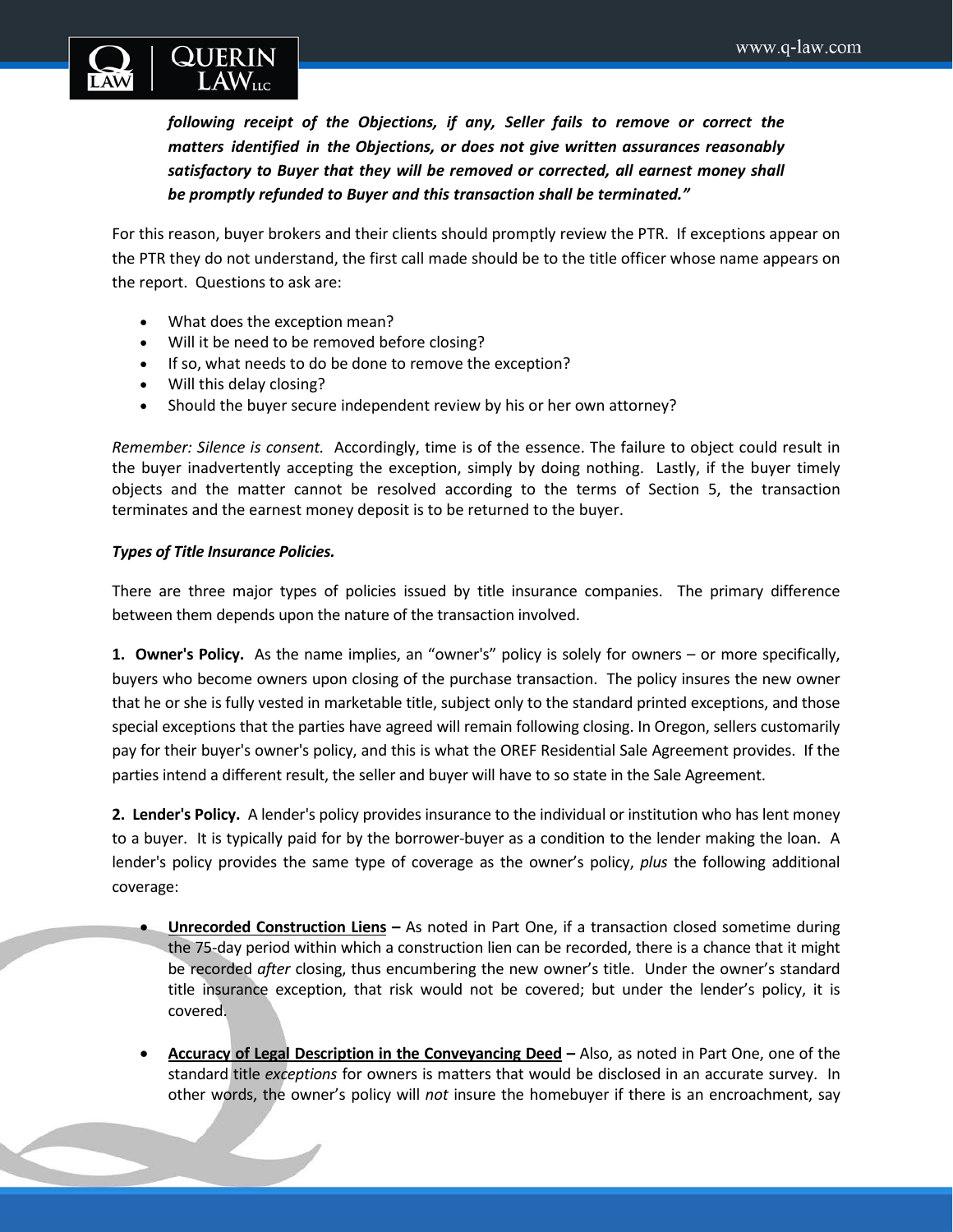

from a neighbor's fence. Why? Because if the buyer had obtained a formal survey before closing, the encroachment would have been disclosed.

• **Rights of Parties in Possession –** This too is excluded from coverage in the standard owner's policy, but covered in the lender's policy.

Why do you suppose that the insurance in the owner's policy contains these three major exceptions to coverage *[meaning that they are risks the homebuyer assumes after closing]* while lenders have insurance coverage against that risk in their policies? The answer is simple: The lending industry has more clout with the title industry than homeowners. However, the disparity in coverage is not as great as it might seem. This will be discussed in more detail below.

**3. Purchaser's Policy.** When a buyer purchases property on a land sale contract, the seller retains title until the contract is paid in full, at which time the seller issues a "Fulfillment Deed," conveying title to the buyer at the time of payoff. Hence, at the time of closing the contract purchase, the buyer gets a "purchaser's" policy – not an "owner's" policy. Subject to this variation in nomenclature, the buyer's coverage in a purchaser's policy is the substantially the same as in the owner's policy – except, of course, it shows that the title is still vested in the seller rather than the purchaser. In Oregon, traditionally, sellers pay for the cost of a purchaser's policy, in the same manner as an owner's policy is paid for by the seller.<sup>[4](#page-2-0)</sup>

*[\[Sample title policies can be found at the American Land Title Association website, here.](http://www.alta.org/forms/)]*

## *Exactly What Risks Are Covered in the Standard Owner's Policy of Title Insurance?*

Although, policies may vary somewhat, here is a sample list fro[m one title company:](http://www.firstam.com/title/resources/reference-information/title-insurance-reference-articles/q-a-about-title-insurance.html)

- Forgery and impersonation;
- Lack of competency, capacity or legal authority of a party;
- Deed not joined in by a necessary party (co-owner, heir, spouse, corporate officer, or business partner);
- Undisclosed (but recorded) prior mortgage or lien;
- Undisclosed (but recorded) easement or use restriction;
- Erroneous or inadequate legal descriptions;
- Lack of a right of access; and
- Deed not properly recorded.

l

Of course, the one risk that is not mentioned above is probably the most important – the risk that the title company made an error, and neglected to exclude from coverage a defect appearing on the public record.

*EXAMPLE ~ Say there was a judgment for \$50,000 recorded against the property – it should have been excluded from coverage in the final policy but wasn't. If, after* 

<span id="page-2-0"></span> $4$  One might be tempted to ask if the seller under a land sale contract should require that the buyer pay for a lender's policy. Typically, in most residential transactions where sellers sell on contract, they don't need this added protection, since they possessed the property being sold to the buyer, and the risks of unrecorded liens, parties in possession, or encroachments, would normally already be known.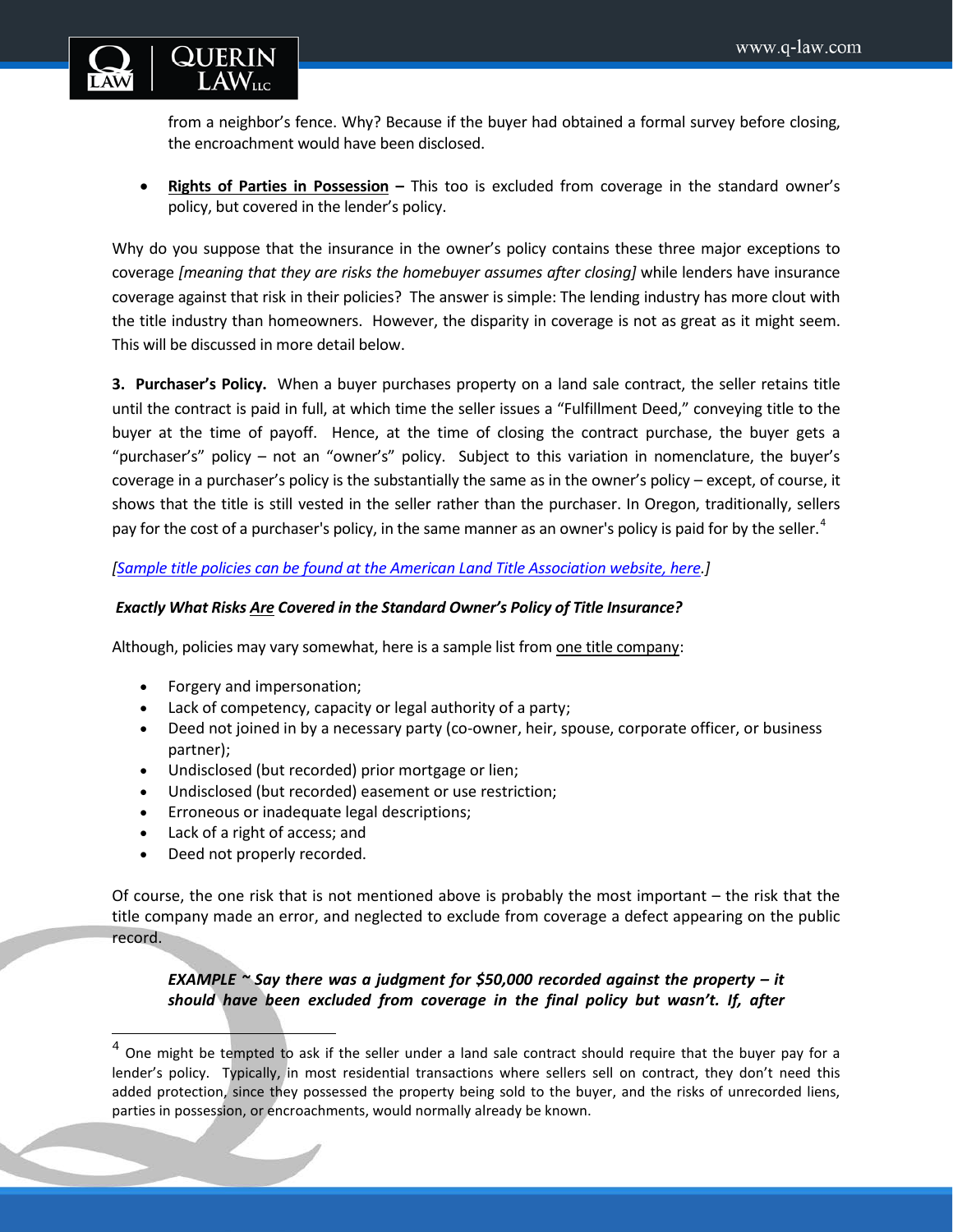

## *closing, the judgment creditor threatened the new owner with foreclosure of their property unless they paid the \$50,000, it would now be a covered claim, and the title company would have to resolve it at their cost.*

This is perhaps the real value that title insurance brings to real estate transactions: (a) They do a thorough title search and disclose to the prospective buyer *[in the form of special exceptions to the policy]* everything about the property that appears on the public record; and (b) If the company is wrong, and failed to list a lien or encumbrance clouding title, they – not their insured – must pay to eliminate it.

## *More About the Coverage Disparity Between Lender's and Owner's Policies.*

Is it really "unfair" that lenders appear to have much better coverage than homebuyers? In my opinion, the answer is "No" – *assuming that buyers are vigilant and make intelligent choices when purchasing residential property.* What follows is my analysis of why this disparity of coverage is not that significant.

**The Construction Lien Problem**. This disparity has largely been mooted by the Homebuyer Protection Act ("the HPA"). *[See discussion, [here.](http://www.q-law.com/wp-content/uploads/2011/02/Homebuyer-Protection-Act-HPA2.pdf) The statute is found [here.](http://www.oregonlaws.org/ors/87.007)]* The law applies to sellers of the following residential property:

- New single family residences, condominium units or residential buildings containing four or fewer dwelling units; and
- Existing single family residences, condominium units or residential buildings, containing four or fewer dwelling units, if they had improvements, additions or remodeling costing \$50,000 or more completed within 90 days of the date of the sale.

The HPA was designed to protect home buyers against the risk of having to pay for liens where construction work had been completed within 75 days of closing, but no lien had yet been filed on the public record at the time of closing. The seller is responsible for compliance with the law and must provide the buyer with a Notice of Compliance form *[see sample [here\]](https://ccbed.ccb.state.or.us/WebPDF/CCB/Publications/HPAform.pdf)* identifying the alternative they have selected to protect the buyer. There are several options, but in new construction the main one requires builders to assume responsibility for having the title company insure the buyer against the risk of unpaid contractors filing liens after closing. Under this alternative, the title company will give the buyer the additional coverage, so they have the same protection against unrecorded liens as lenders have in their policies.<sup>[5](#page-3-0)</sup>

*TRAP ~ Note, in the occasional case in which the new home buyer is paying cash, i.e. when there is no lender, the HPA still has to be followed. However, in such cases, the seller and buyer will have to reach some agreement upon what protection the buyer will have. For a list of the options, see the discussion in my article, [here.](http://www.q-law.com/wp-content/uploads/2011/02/Homebuyer-Protection-Act-HPA2.pdf)* 

<span id="page-3-0"></span><sup>&</sup>lt;sup>5</sup> Interestingly, it costs the builder-seller nothing. Why? Because the title company already insured against that risk in the lender's policy, so they do not charge the builder-seller again for providing the same coverage to the borrowerbuyer.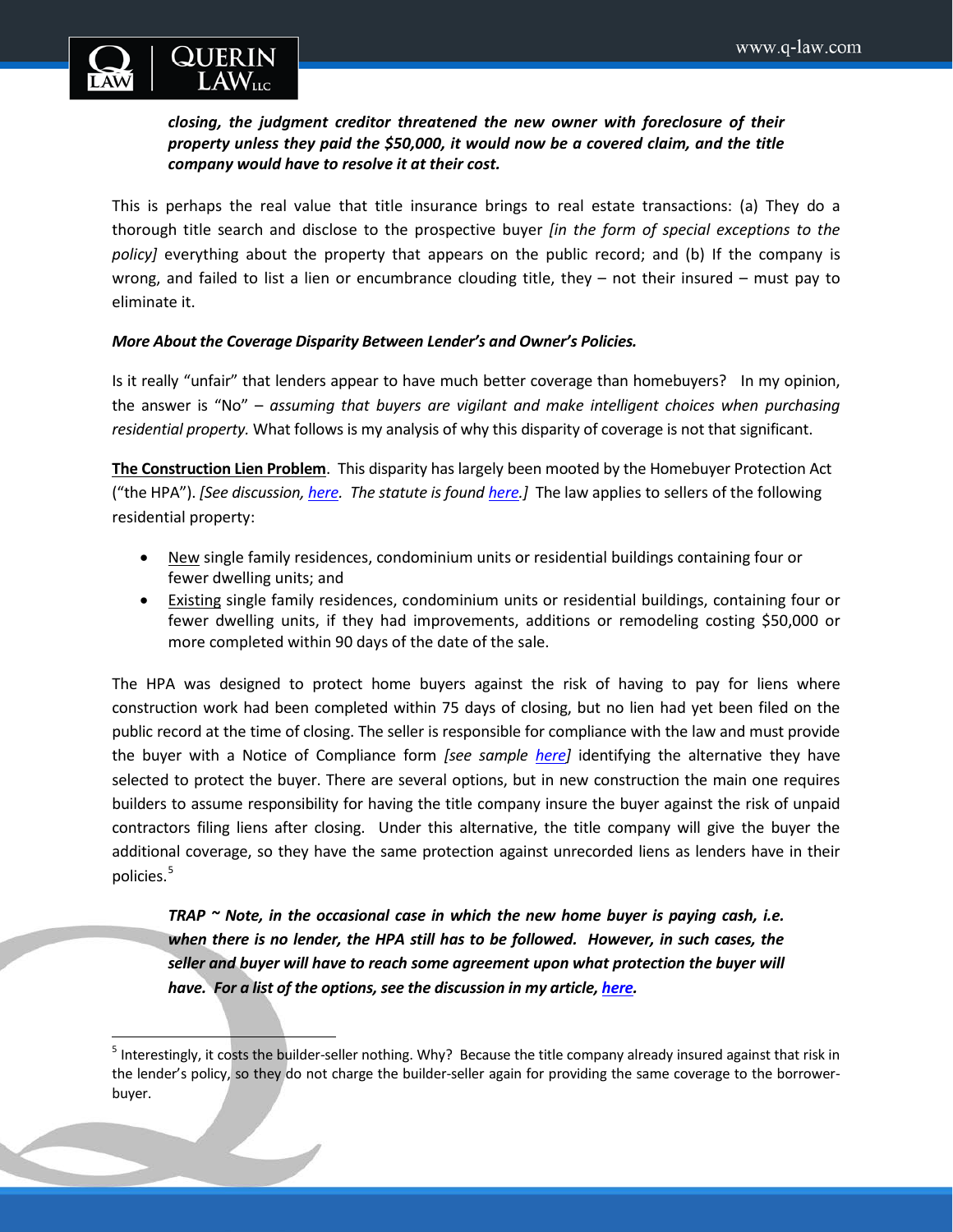

*TIP ~ In the case of a sale of a pre-owned home, buyers should pay careful attention to the Seller Property Disclosure Statement, which specifically asks if there have been any additions, conversions, or remodeling. Unfortunately, it fails to ask when the work was completed. [This is only one of many examples of oversights, errors, and generally poor drafting found in this state-mandated form.[6](#page-4-0) ] If that question is answered in the affirmative, buyers would be well-advised to follow up with the seller to find out when the work was completed. If the work was completed within the last 90 days, it may be necessary for the seller to fill out the Notice of Compliance form, referred to above. Alternatively, if the property is located in the city of Portland, the online site, [Portland](http://www.portlandmaps.com/)  [Maps,](http://www.portlandmaps.com/) is quite helpful in providing information regarding recent permitted construction activity. [Similar online resources may be available in other cities or counties.]* 

**The Encroachment Problem**. Again, buyers should pay close attention to the Seller's Property Disclosure Statement. It asks if there are any "…encroachments, boundary agreements, boundary disputes or recent boundary changes." While certainly if there was an agreement, dispute, or recent boundary change, the seller would know and it should be disclosed. However, it is possible that there could be an encroachment the seller is unaware of. Here are some common examples;

- Encroachments from a house, garage, or outbuilding;
- Fences and hedgerows; or

 $\overline{\phantom{a}}$ 

• Driveways that were incorrectly placed across a portion of another's property when the subdivision was first developed.

Based upon the amount of time the encroachment has remained in place without the knowledge of either property owner, it can often ripen into adverse possession – meaning the title to the property encroached upon may become legally vested in the encroaching party. A further discussion of Oregon adverse possession laws can be found [here.](http://q-law.com/realtor-alert-understanding-adverse-possession/)

What can a homebuyer do to reduce the risk of purchasing a property where there might be an issue? This is where a little common sense and vigilance come in. Here are some tips for buyers:

- Look for lines of occupancy, that is, lines to which the seller has exercised his or her ownership, e.g. by fences, shrubs, and trees. Are they consistent with what appear to be the actual perimeters of the lot?
- Buyers normally receive a copy of the tax assessor's map compliments of their Realtor® or title company. Does the configuration of the lot appear consistent with the lines of occupation?
- Check Portland Maps or other online governmental resource showing the configuration of the lot – does it appear consistent with the lines of occupation?
- Walk the lot with the seller *[Realtors® are – rightfully so – hesitant to actually point out "boundary lines" to their clients].*
- If possible, locate the corner pins placed there from the initial, or latest, survey.
- Ask if the seller has ever had a survey, and if so, obtain a copy either from them, or through the local surveyor's office.

<span id="page-4-0"></span><sup>6</sup> This is the only form in the OREF library of forms *not* drafted by OREF. Its content is dictated by the state statute, [ORS 105.464.](http://www.oregonlaws.org/ors/105.464)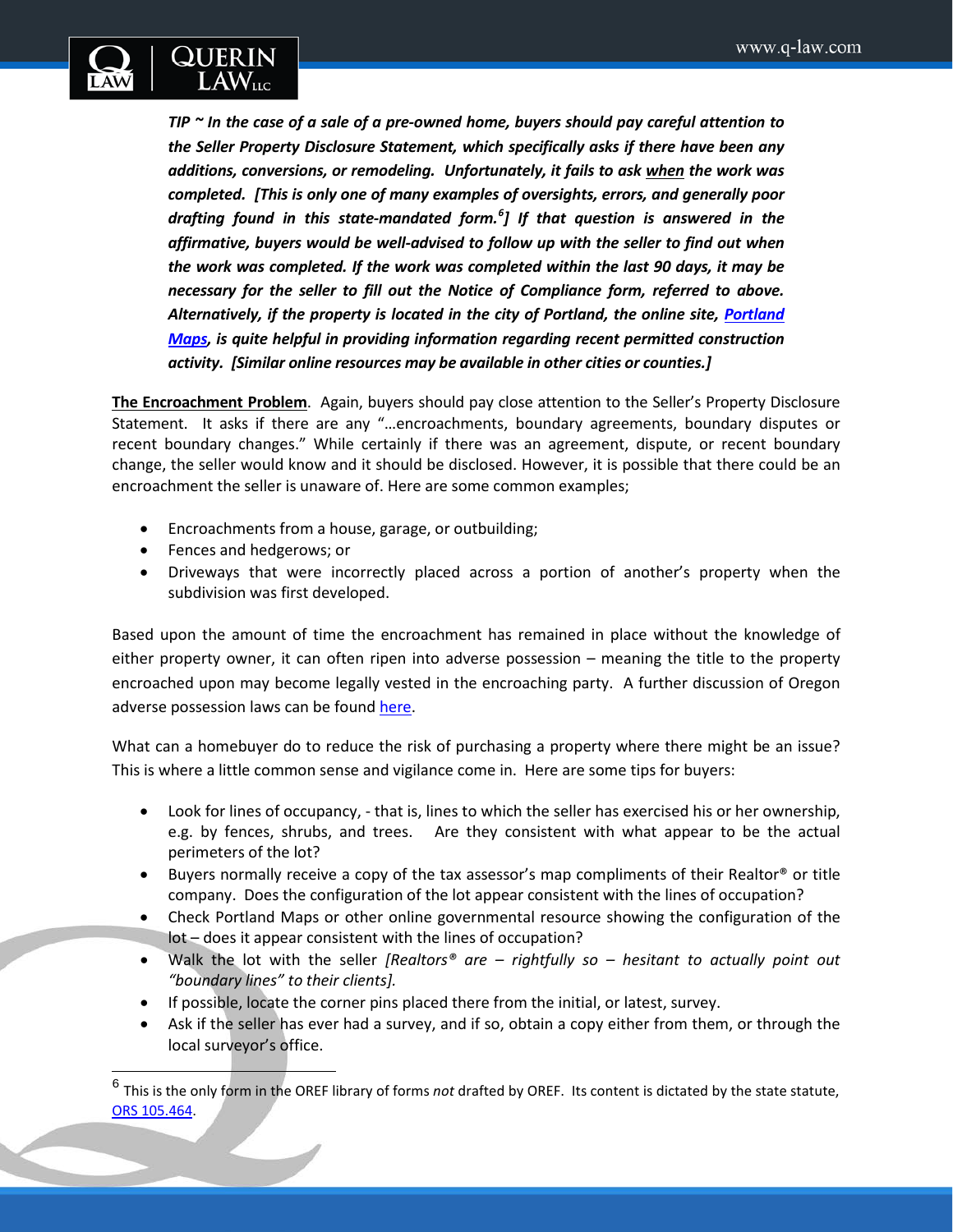

• Be aware that while encroachments can exist in residential subdivisions, the bigger issue is with rural property and acreage. Boundary fences can remain in the wrong spot for years, and, as noted above, may raise adverse possession issues later. If there is a concern, a survey should be obtained – *or at least*, have a surveyor locate the corners of the parcel being purchased.

**The Persons in Possession Problem**. The main reason title companies exclude this from coverage in their owner's policies is because neither the title examiner nor the lender inspect the property prior to closing. The examiner's responsibility is to make sure the title is marketable – not to make sure the person occupying it is the same person who is selling it. Title examiners do not routinely visit the residential property they are insuring.

But this is not normally a risk to buyers, who would be expected to know, before closing, who is occupying the property they are purchasing. If the person in possession is not the seller, e.g. a renter, it would/should be disclosed to the buyer from the public listing information. It would also become apparent upon the first visit to the property. So, of the three standard owner policy exclusions, the fact that this one is not a risk insured against is of little consequence – assuming that the buyer or the buyer's representative visits and inspects the property.

Lastly, although it is beyond the scope of this article, when sellers convey title by [warranty deed,](http://www.oregonlaws.org/ors/93.850) they are actually warranting to their buyer that the three risks discussed above do *not* exist on their title. In other words, in the event that a serious post-closing problem arises that is not covered under the buyer's policy of title insurance, he or she may nevertheless have a claim against their seller.<sup>[7](#page-5-0)</sup> Thus, since the HPA covers buyers on the most serious of risks today, i.e. unrecorded construction liens, this is the reason I believe the disparity of coverage between lender and owner's policies is not as serious as it first might seem. Of course, this opinion assumes reasonable vigilance and due diligence by the buyer.

### *Additional Title Company Services.*

 $\overline{\phantom{a}}$ 

Title insurance companies provide far more than title insurance, especially to the legal and real estate industries. With their extensive access to public records, they can act as an information clearinghouse about land. Since their rates are regulated like a utility, and there is substantial competition within the industry, title insurance companies have long realized that they compete most effectively by providing prompt, courteous, accurate service and an extensive range of free products.

• **The Trio.** One useful product that is available free of charge is the "trio," which is so named because it includes three separate pieces of information about a particular property. The trio includes: (a) The last deed of record *[showing the name in which the current owner is holding title];*  (b) The tax map *[showing the configuration of the property based upon the tax assessor's information]*; and (c) The current tax assessment *[showing the tax assessed value of the property and the amount of annual taxes]*. All of this information is available based solely upon the street address of the property.

<span id="page-5-0"></span> $<sup>7</sup>$  And that seller may have a claim up the chain of title against their seller, assuming a warranty deed was used in</sup> that earlier conveyance.